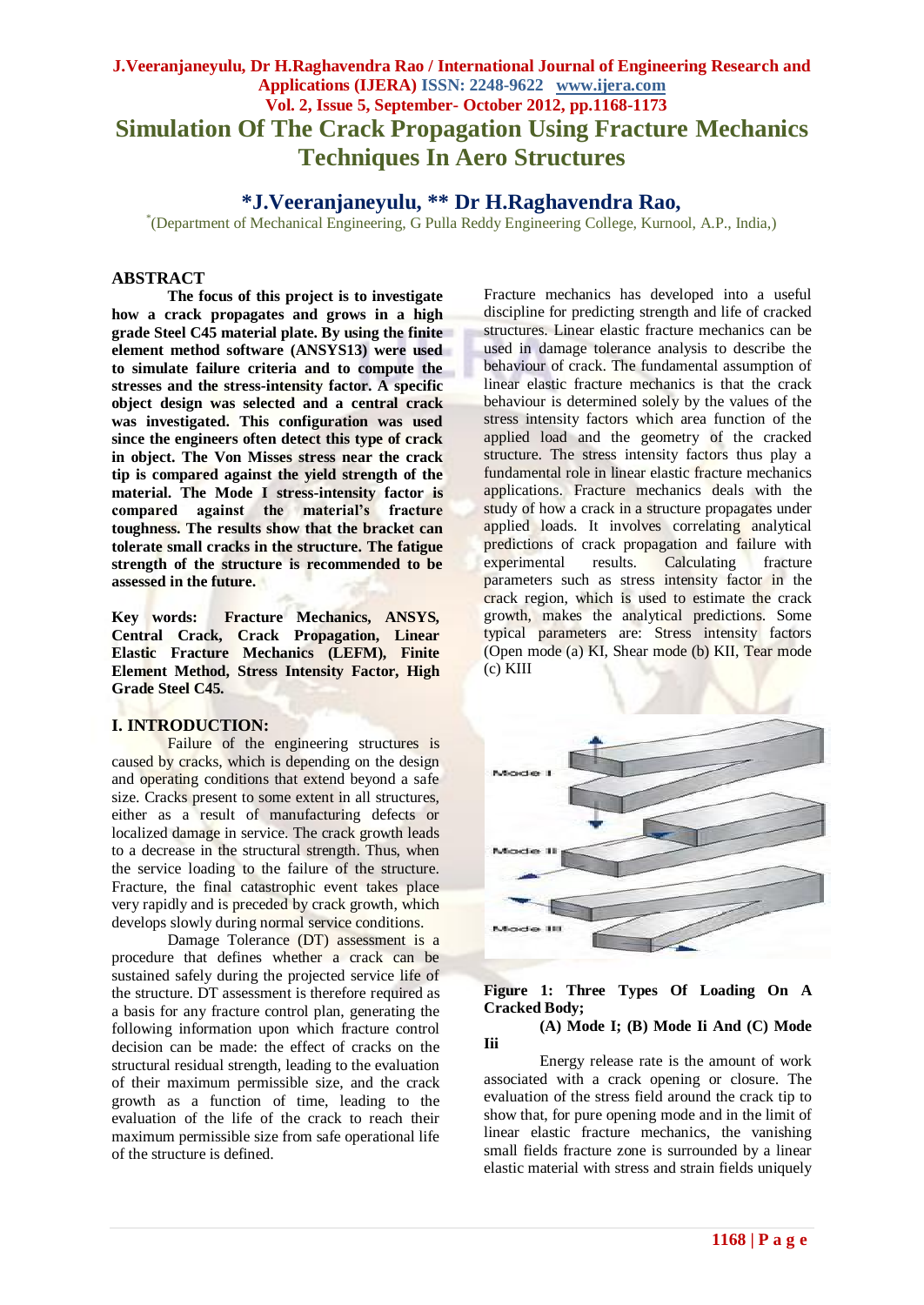determined, for any type of loading, geometry or structure size, by the stress intensity factor KI,.

It flows that a critical value KIC must exist so that when the actual KI, is lower, no crack growth can take place. This reasoning may be extended to other fracture mode to obtain fracture criteria. Hence, for pure shear mode and tear mode, critical stress intensity factors KIIC, KIIIC may be defined such that the crack growth may occur when the critical value are reached. But these parameters give only information for pure mode loadings, and do not allow following the cracking process, which in general involve change from pure to mixed modes. For mixed modes, the straight approaches consist that fracture may initiate the value of KI, KII, KIII a critical condition.

#### **II PROBLEM STATEMENT**

Cracks often develop in the corners of a structural member due to high stress concentration factor in those areas. If one can calculate the rate of crack growth, an engineer can schedule inspection accordingly and repair or replace the part before failure happens. Moreover, being able to predict the path of a crack helps a designer to incorporate adequate geometric tolerance in structural design to increase the part life. While producing durable, reliable and safe structures are the goals of every aerospace component manufacturer, there are technical challenges that are not easy to be solved. Given limited engine design space, engineers strive to optimize using material geometry to produce high efficient and high performance engines that will operate at minimum weight and cost. Engineers often look to shave materials from component and design the thinnest possible components. Benefits from this approach include reduced weight, and smaller probability of encountering brittleness inducing micro structural defects. The focus of this paper is to investigate the corner crack growth in a steel alloy plate. This paper will examine the stresses near the crack tip, compute the stress intensity factors and compare it against material toughness to determine the influence of the crack on the plate.

## **III METHODOLOGY**

Engineers strive to optimize part geometry by designing the thinnest possible components because this approach not only reduce engine weight but also reduce the risk of brittle structure often found in bulk materials. Being able to determine the rate of crack growth, an engineer can schedule inspection accordingly and repair or replace the part before failure happens. Being able to predict the path of a crack helps a designer to incorporate adequate geometric tolerance in structural design to increase the part life. The methodology used to investigate the mechanics of crack propagation consists of the following steps:

- Model creation
- Elastic stress analysis of the uncracked body
- Flaw implementation
- Crack propagation
- Elastic stress analysis of the cracked body
- Calculation of stress intensity factor
- Interpretation of results

## **IV MODEL & MATERIAL PROPERTIES**

Model is having with the dimensions of 0.4m in height, 0.4m in width, and crack length is 0.02m. In addition, the symmetry boundary conditions of steel plate as shown in bellow fig 2.



## *FIGURE 2: BASIC MODEL*

Among all the steel based alloys, according to Immarigeon et al [3], high grade steel c45 is by far the most widely used, accounting for almost half of all steel used in aircraft because the material can increase the strength+to+weight ratio in structures and provide heat resistance with weight savings. However, the significant weight savings permitted by these steel application developments generate specific drawbacks that need particular technological developments. Among the most important concerns are brittle inclusions, which are difficult to detect by non-destructive testing, can initiate cracks and produce early failure of the structures [2]. Materials imperfections due to manufacturing process, for example, voids and impurities can develop flaws that may cause the material to become weak. For those reasons, the material chosen in this study is high grade steel C45 and the properties are summarized in Table 1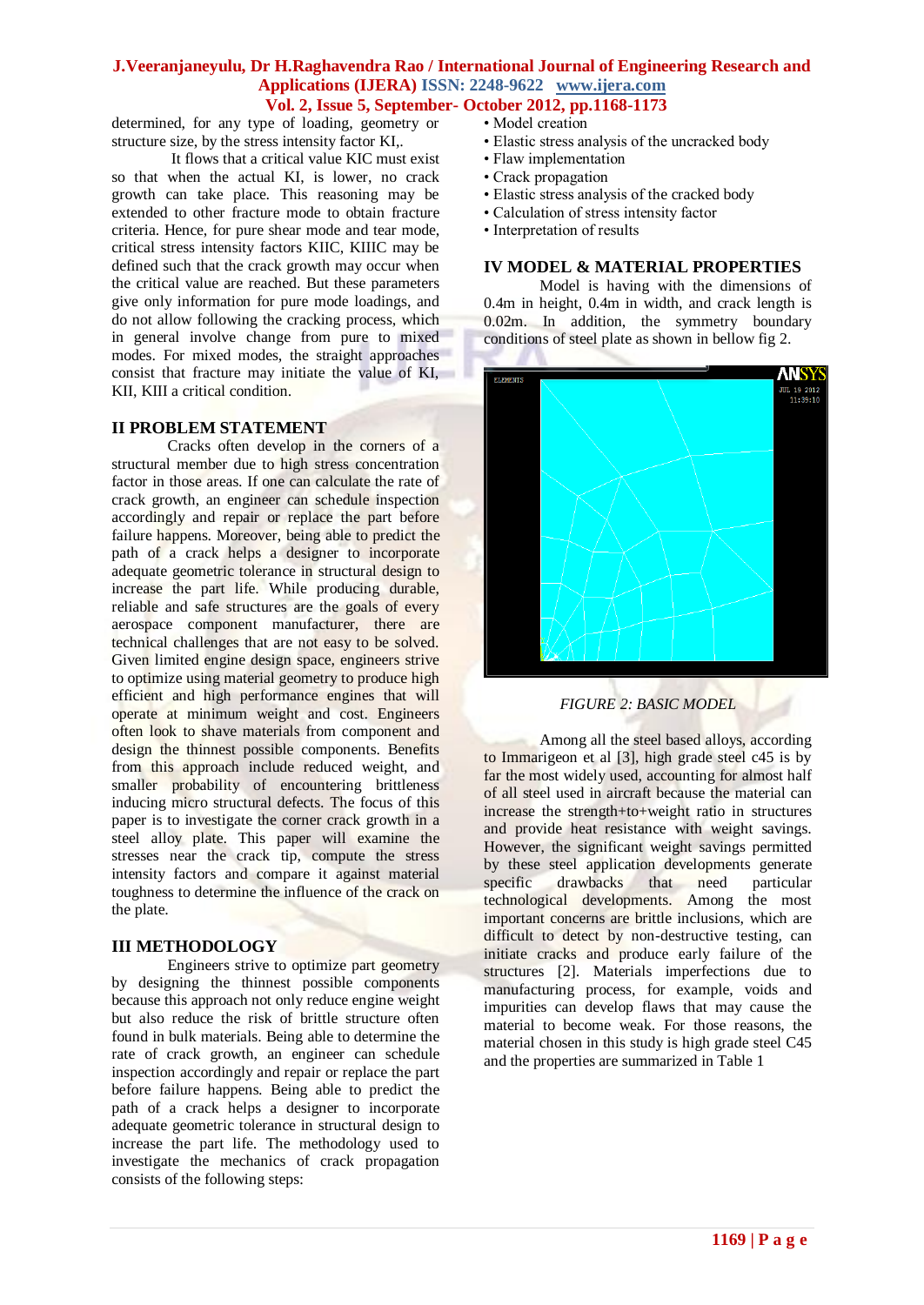**TABLE 1**

**Properties of High Grade Steel C45**

|              | <b>Values</b>  |                |                 |  |
|--------------|----------------|----------------|-----------------|--|
| Quantity     | <b>Minimum</b> | <b>Maximum</b> | <b>Units</b>    |  |
| Density      | 7850           | 7850           | $Kg/m^{3}$      |  |
| Young's      | 210000         | 210000         | Mpa             |  |
| modulus      |                |                |                 |  |
| Tensile      | 600            | 800            | Mpa             |  |
| Strength     |                |                |                 |  |
| Yield        | 340            | 400            | Mpa             |  |
| Strength     |                |                |                 |  |
| Poisson's    | 0.27           | 0.3            |                 |  |
| ratio        |                |                |                 |  |
| Elongation   | 16             | 16             | %               |  |
| Hardening    | 820            | 860            | °C/water, oil   |  |
| Thermal      | 11.7           | 11.7           | $e-6/K$         |  |
| expansion    |                |                |                 |  |
| Thermal      | 46             | 46             | W/m.K           |  |
| Conductivity |                |                |                 |  |
| Specific     | 500            | 500            | J/kg.K          |  |
| Heat         |                |                |                 |  |
| Melting      | 1540           | 1540           | $\rm ^{\circ}C$ |  |
| Temp         |                |                |                 |  |
| Resistivity  | $-0.45$        | $-0.45$        | Ohm.mm $^2/m$   |  |

propagation may not occur, i.e., the problem is static.



 *b) Semi-Infinite plate with a center through crack under tension*



c) Infinite stripe with a centre through crack under tension



d) Infinite stripe with an edge through crack under tension

#### **FIGURE 3 A,B,C,D.**

The stress intensity values for these geometries are as follows, where the letters a) - d)

#### **TABLE 2 Chemical Composition of C45 Steel**

| Gra  |        |                         | $C(\%$ Si(% Mn(%) P(%) S(%) Cr(% |     |                    |         |
|------|--------|-------------------------|----------------------------------|-----|--------------------|---------|
| de   | $\min$ | $\sum_{m=1}^{\infty}$   | min-                             | max | max                | $)min-$ |
|      | -max   | max                     | max                              |     |                    | max     |
|      |        | $C45$ 0.42- 0.15- 0.50- |                                  |     | $0.025$ 0.025 0.20 |         |
| stee | 0.50   | 0.35                    | 0.80                             |     |                    | 0.40    |
|      |        |                         |                                  |     |                    |         |



A) **Infinite Plate With Centre Through Crack Under Tension**

The concept of stress intensity factor plays a central role in fracture mechanics. We now refer to Tada [19] to present some classical examples of cracked geometries - represented in Figure 3 - for which the stress intensity factor has been computed or approximated explicitly. It is assumed that crack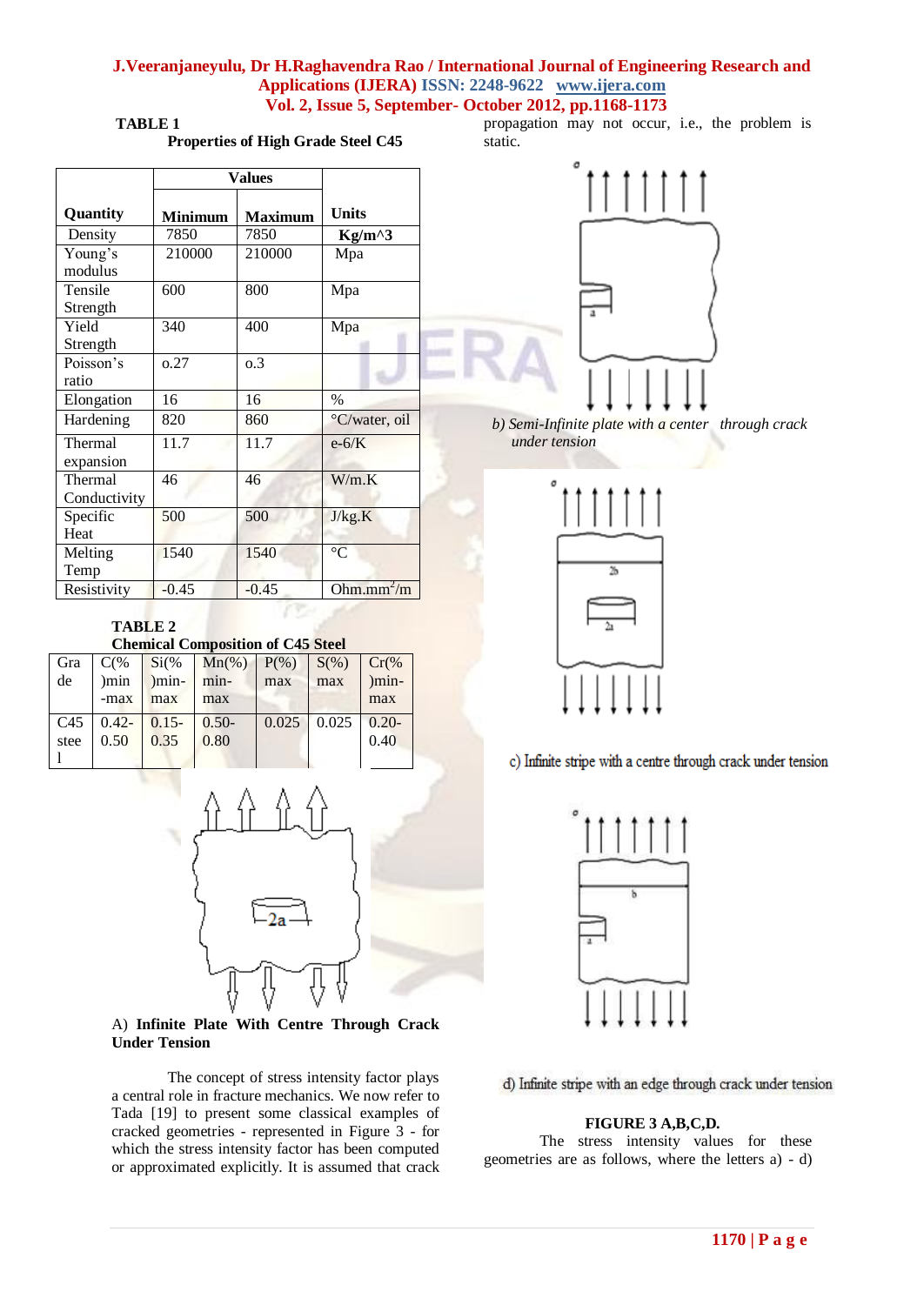used to identify the formulas are in correspondence with those of the pictures in figure 3

| a) $KI = \sigma C \sqrt{\Pi a}$                            | $-----(1)$ |                                |
|------------------------------------------------------------|------------|--------------------------------|
| b) KI=1.1215 $\sigma\sqrt{\Pi}$ a)                         | $-----(2)$ |                                |
| c) KI= $\sigma$ $\sqrt{(IIa)(1-0.025(a/b) 2+0.06(a/b) 4)}$ |            |                                |
| $\sqrt{\text{(sec (Tla/2b))}}$                             |            | ------------- (3)              |
| $KL = \sigma \sqrt{\Pi a} \sqrt{\Pi a}$<br>$\mathbf{d}$    | tan        | (IIa/2b))                      |
| $0.75 + 2.02(a/b)$                                         |            | $0.37(1-sin (\Pi a/2b) 3)/cos$ |
| $(\Pi a/2b)) - (4)$                                        |            |                                |

The previous examples involved geometries of infinite dimensions. Ansys [1] computed the stress intensity factor for the finite geometry represented in Figure 4.



**FIGURE. 4: Finite Plates With A Centre Through Crack Under Tension**

He considered a rectangular plate, of height 2h, width 2b, with a central through crack of length 2a, which was loaded from its upper and lower edges by a uniform tensile stress  $(σ)$ . For this particular geometry, he estimated

#### **KI=σ√(Πa)(1+0.043(a/b)+0.491(a/b)2+7.125(a/b)3 -28.403(a/b)4+59.583(a/b)5-**  65.278(a/b)6+29.762(a/b)7 **(5)**

Using the numerical package Ansys 13, we also determined the value of the stress intensity factor KI for the same geometry. This was computed using finite elements on a mesh with quadratic triangular elements on the vicinity of the crack tip, and quadratic rectangular elements everywhere else. Quarter point elements, formed by placing the midside node near the crack tip at the quarter point, were used to account for the crack singularity. More details can be seen in [4].

In table 3 we display basically taken typical Steel aerospace object results. We further illustrate this analysis in Figure 5, for which more data points were taken.

**TABLE 3: Stress Intensity Factors**

| <b>Stress</b><br><b>Intensity</b><br><b>Factor</b> | ansys | <b>Theoretical</b> |  |  |
|----------------------------------------------------|-------|--------------------|--|--|
|                                                    | 39.94 | 35.44              |  |  |



## FIGURE 5 STRESS INTENSITY FACTOR

In Table 4 we display some values of KI/K0, where K0 =  $\sigma$  c $\sqrt{\pi a}$ , up to two significant digits. It can be seen that our results, identified by theoretical values by using of empirical formulas, are in line with those predicted by Ansys, and even more so for smaller values of a/b. We further illustrate this analysis in Figure 6, for which more data points were taken.

 TABLE 4: STRESS INTENSITY FACTORS

|                        | a/b<br>$=$ 0.<br>02<br>$\overline{5}$ | a/b<br>$=$ 0.<br>05 | a/b<br>$=$ 0.<br>07<br>5 | a/b<br>$=$ 0.<br>1 | a/b<br>$=$ 0.<br>12<br>5 | a/b<br>$=$ 0.<br>15 | $a/b=0.1$<br>75 |
|------------------------|---------------------------------------|---------------------|--------------------------|--------------------|--------------------------|---------------------|-----------------|
| <b>Ansys</b>           | 39.<br>94                             | 50.<br>69           | 61.<br>73                | 71.<br>93          | 81.<br>09                | 89.<br>73           | 98.43           |
| <b>Theor</b><br>etical | 35.<br>44                             | 50.<br>11           | 62.<br>21                | 72.<br>60          | 82.<br>29                | 91.<br>71           | 101.82          |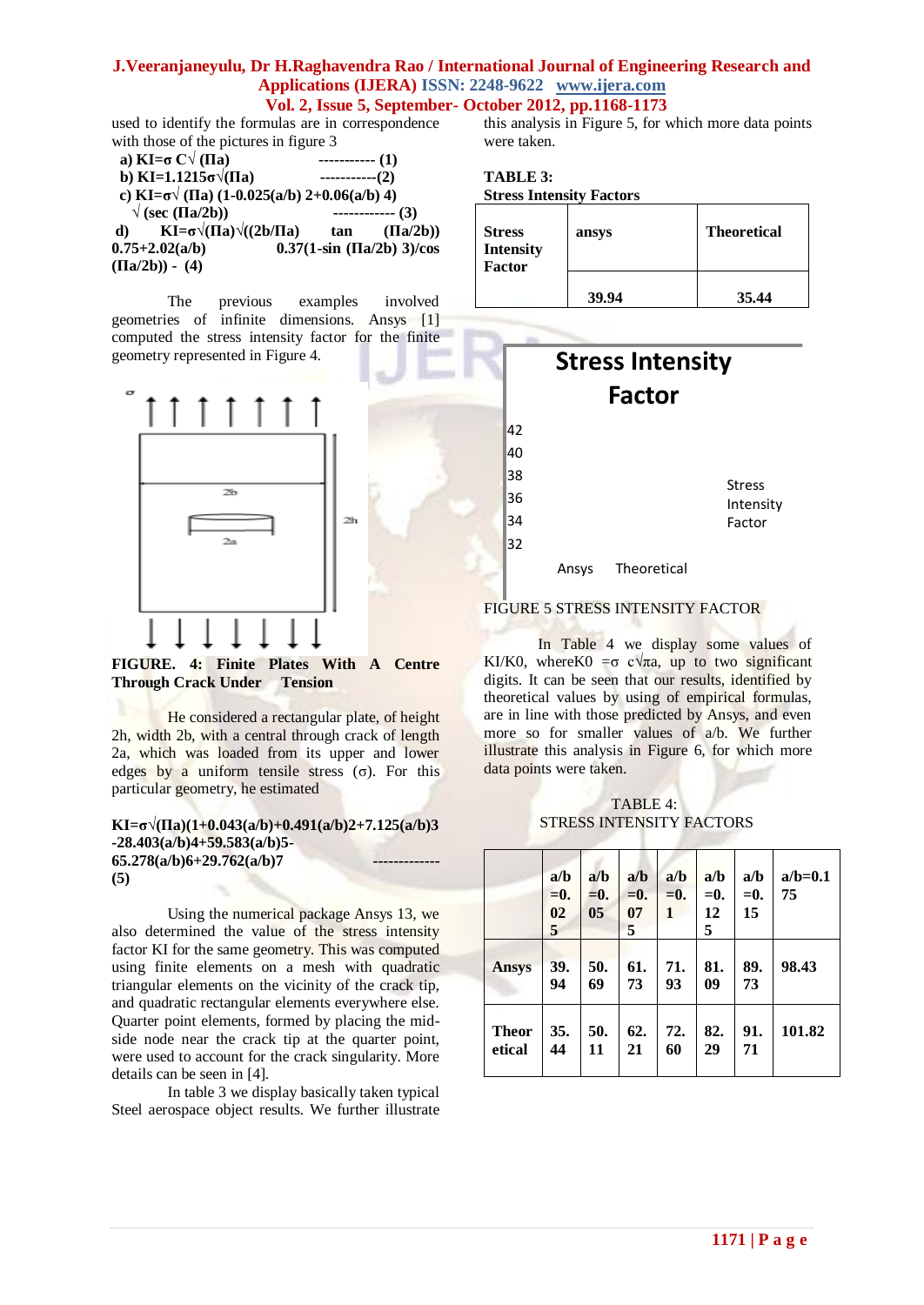

#### FIGURE 6

As we had already mentioned, the stress intensity factor depends on the geometry of the plate we are considering. In particular, it depends on the ratio h/b. On Table 5 we display the values of KI/K0, determined again using Ansys, for different geometries.

## **TABLE 5: Values Of Ki/Ko For Different Geometries**

|              | $a/b=0$ | $a/b=0$ | $a/b=0$ | $a/b=0$ | $a/b=0$ |
|--------------|---------|---------|---------|---------|---------|
|              | .025    | .175    | .125    | .175    | .225    |
| $h/b = 0.25$ | 35.97   | 67.59   | 99.63   | 137.0   | 180.3   |
|              |         |         |         | 5       | 6       |
| $h/b=0.5$    | 35.83   | 63.09   | 85.06   | 106.7   | 129.8   |
|              |         |         |         | 6       |         |
| $h/b=0.75$   | 35.10   | 62.33   | 82.70   | 100.7   | 119.0   |
|              |         |         |         |         | 3       |
| $h/b=1$      | 39.94   | 61.73   | 81.09   | 98.34   | 114.0   |
|              |         |         |         |         | 3       |

We note that as the value of h/b increases, the values of KI/K0 tend to the values of the last line  $(h/b=0.4/0.4=1)$ , which refers to values that we would expect for an Infinite plate with centre through crack under tension, as in Figure 3-a. We have computed these using the values of KI (from the formula 1). To better illustrate this idea, we conclude with the graphical representations of the values of Table 4 on Figure 7.



**FIGURE 7** 

## **V ANALYSIS OF FAILURE CRITERIA**

A static fracture analysis was performed, where the goal was merely to compute the stress intensity factors.

*V.1.Steps in Analysis Procedure:*

- *1. Pre-Processing*
- 1. Give the job Name
- 2. Define Element Type
- 3. Define Material Properties
- 4. Define Key Points
- 5. Define Line Segments
- 6. Discretize Lines L3, L4&L5
- 7. Create the Concentration Key point (Crack Tip)
- 8. Create the Area
- 9. Apply Boundary Conditions
- 10. Apply Loads

11. Mesh the Model

*2*. *Processing (Solving the Solution)*

*3. Post Processing*

- Zoom the Crack-Tip Region
- Define Crack-Face Path
- Define Local Crack-Tip Coordinate System
- Activate the Local Crack-Tip Coordinate System
- Define the Model-1 crack deformation Define the Model-1 Stress Intensity Factor using KCALC
- Define the model-1 failure criteria From these figures it seems that there stress intensity factor & failure criteria of crack propagation to occur mainly in mode 1, during continued fracture.